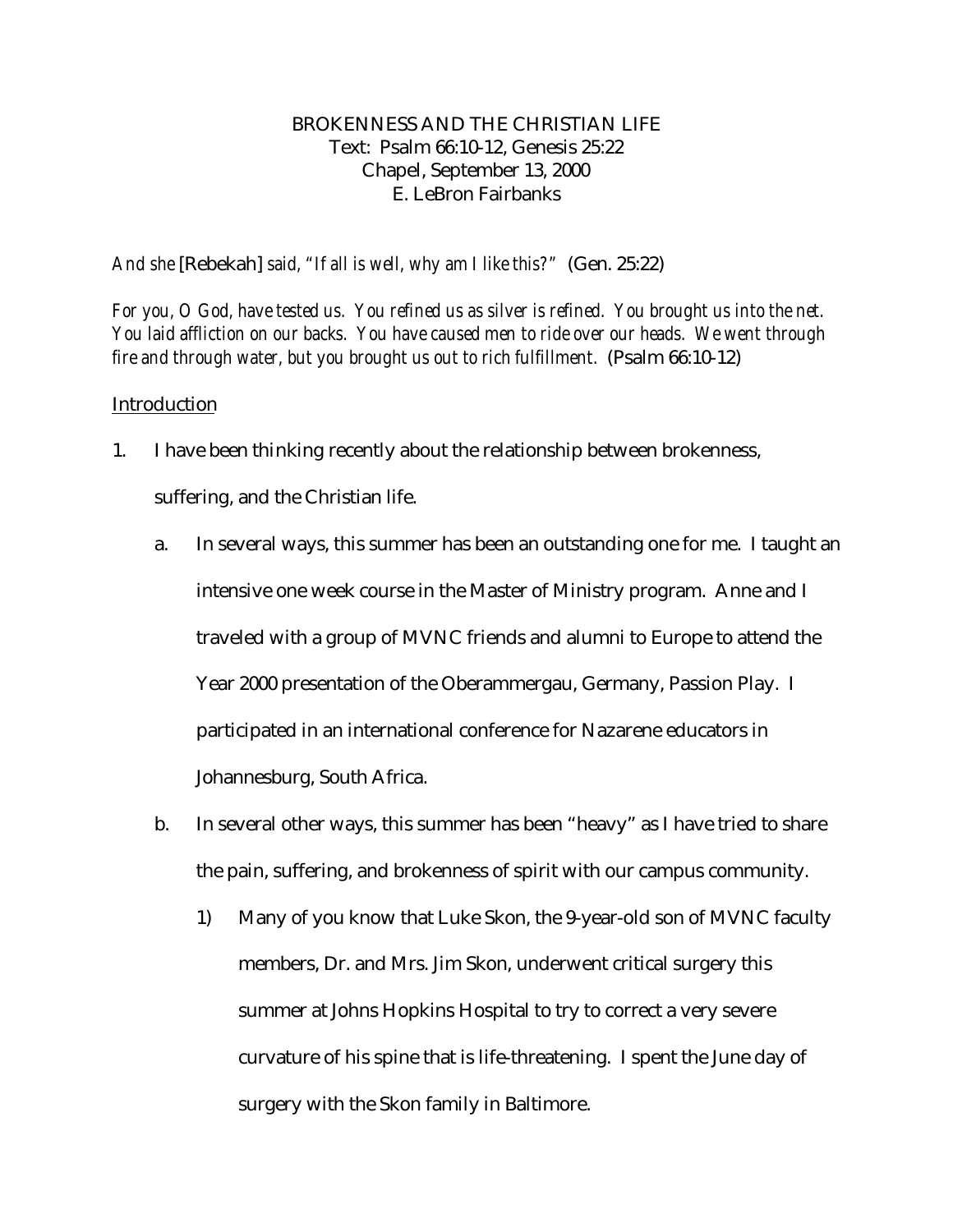- 2) Anne and I have spent choice time with Dr. Bruce and Jackie Petersen this summer as Jackie is undergoing chemotherapy treatments for cancer.
- 3) Many of us in the MVNC family shared with Mike Cunningham in the passing of his father.
- 4) Professor Strayer's baby daughter has recently been diagnosed with leukemia.
- 5) And I have talked at length with some students who are dealing with "heavy" personal issues.
- c. Anne and I have also been preoccupied this summer with a family in Pennsylvania—friends of ours dating back twenty-five years. We received an early Monday morning (3:00 a.m.) phone call in June from Kathy, who with her husband, Tom, have been long-time friends of ours. Kathy told us,"Tom had a massive heart attack last night and died several hours later." Tom was 57 years old. Their teenage daughter was on the phone with Kathy. We talked and prayed with each of them. Anne and I try to contact Kathy every week.
- 2. It is one thing to sing on Sunday, "It is Well With My Soul."
	- a. But what a shock to return home after a Sunday evening service to find your companion lifeless from a heart attack?
	- b. Doesn't Rebekah's words regarding the twins she was carrying come to mind? "If all is well, why am I like this?"
	- c. Modern day versions could be: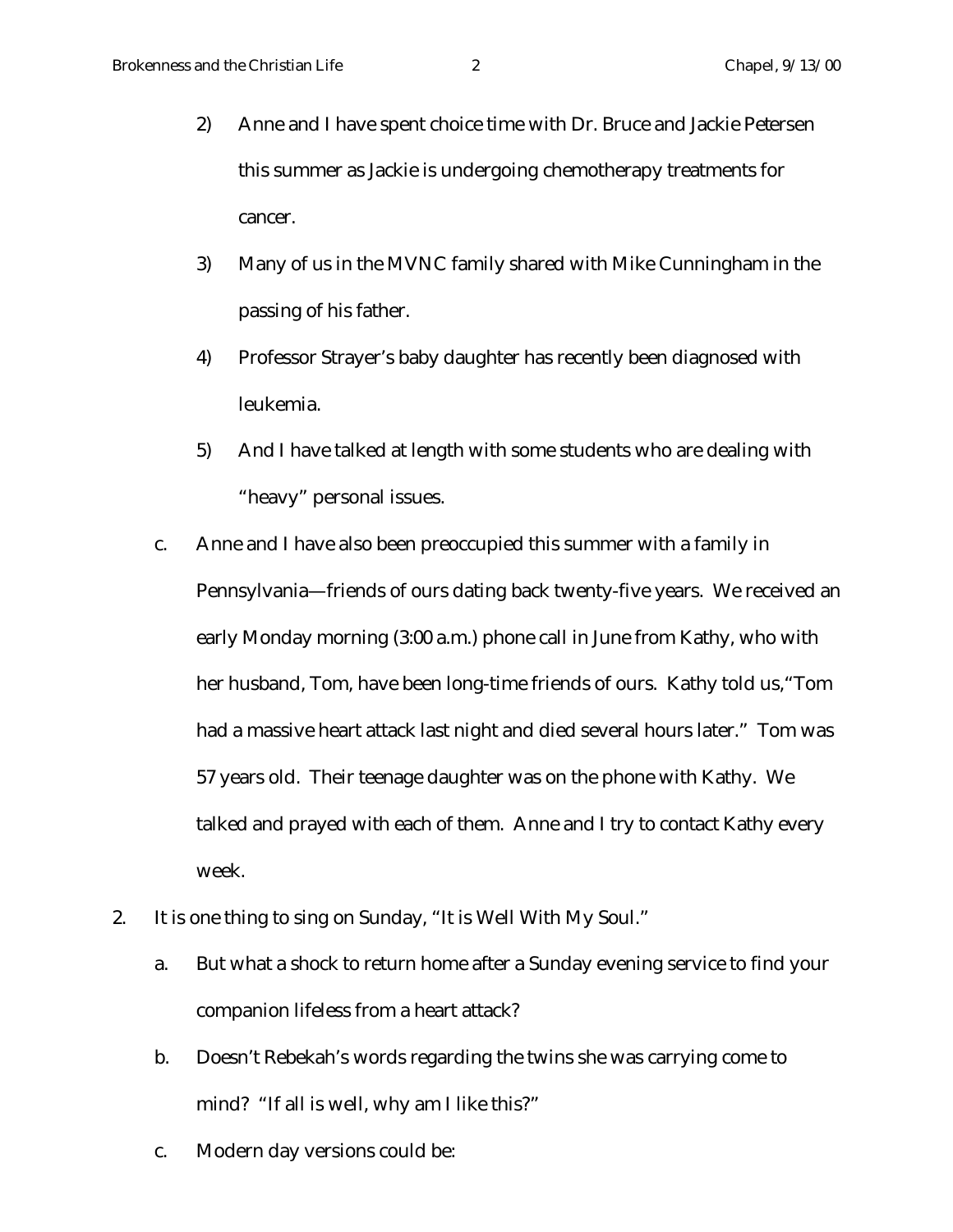If I have faith in You, why is this happening to me? Or,

If I am living for You, why am I having so many problems?

- 1) How can we live as Christians through these times of pain, suffering, disappointment, illness, or death of a loved one? What about other times when we feel abused, manipulated, undermined, and ignored?
- 2) What about the inner turmoil that is experienced by some MVNC students as they seek to make the transition from home to college, and from high school familiarity to the uncertainty and even loneliness of a college campus where they know very few classmates?
- 3) And why does God permit some words to be spoken or deeds done against us by family members, so-called friends, fellow employees or employers?
- 3. Back to the burning question within me:
	- What is the relationship between brokenness, suffering, and living the Christian life?

Let me share two biblical insights I have received this summer about the question.

#### **I. Insight #1: Brokenness can draw us closer to God.**

Psalms 51:16-17 tells us that *A broken spirit, a broken and contrite heart is the sacrifice to God that He desires from us.*

A. Brokenness is one of those things that is easier to recognize when it is experienced, but often difficult to describe.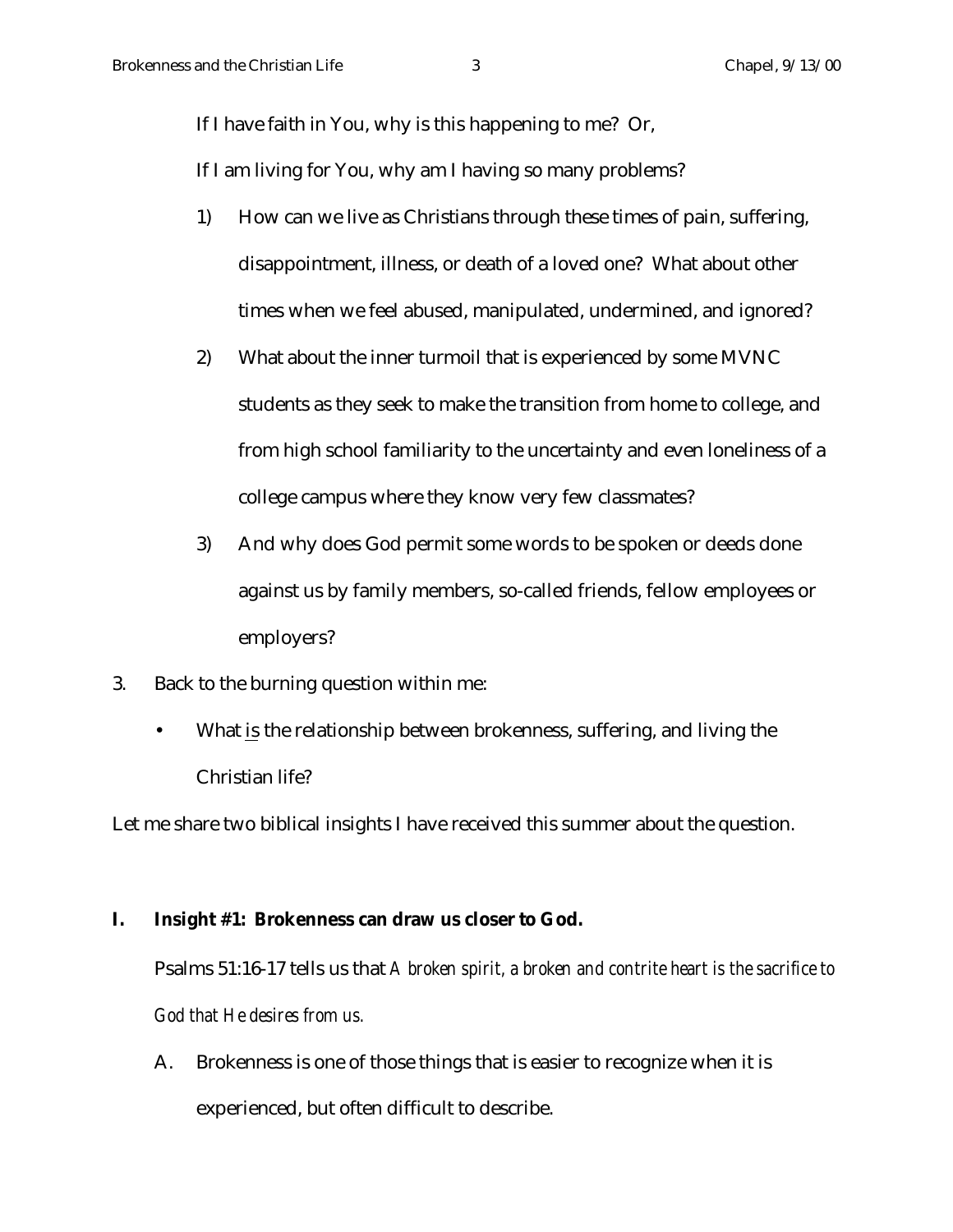- 1. Yet we know some contributors to a broken spirit—circumstances overwhelm us; suffering overtakes us; personal sin defeats us; words spoken that cut us and deeds done that hurt us; so-called friends use and abuse us; family members misunderstand us.
- 2. God uses our brokenness of spirit to get our attention, wherever we happen to be in our walk with Him.
- 3. In these times of brokenness, God teaches us lessons, painful as they may be, about others, ourselves, and Him that we need to learn in order for us to grow and mature in our faith.
- B. In the book, *Broken in the Right Place: How God Tames the Soul*, the author makes some powerful statements regarding brokenness:
	- 1. "Brokenness purifies our ambitions."
	- 2. "Brokenness allows us to see our own blind spots. We cast stones at others," he says, "out of our blind spots."
	- 3. He quotes Korean pastor Paul Cho, "I've yet to see a leader God has used tremendously who has not been broken."
- C. As strong as we think we are, with a brokenness of spirit we recognize how weak we really are, and how much we need our heavenly Father if we are to live in the way He wants us to live.
	- 1. In these moments, we are driven to our knees with the words of II Corinthians 12:9: *"My grace is sufficient for you, for my power is made perfect in weakness."*
	- 2. The contemporary song reminds us of the truth of this passage.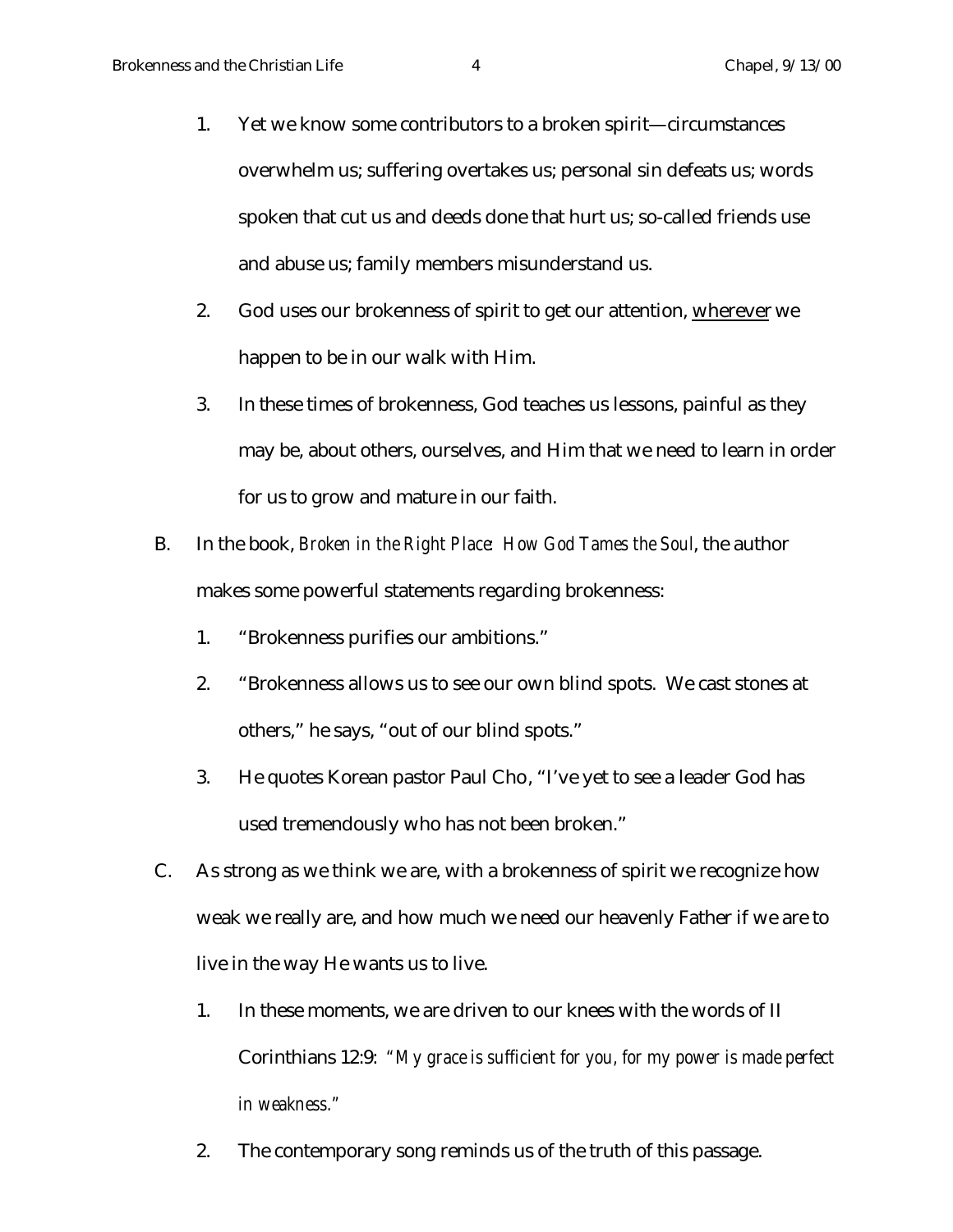*His strength is perfect when our strength is gone, He'll carry us when we can't carry on, Raised in His power, the weak become strong, His strength is perfect, His strength is perfect.*

3. Upper class students have fond memories of Lora Hernandez and Lisa

Roberts. Lora and Lisa were killed in Columbus three hours following

the 1999 Baccalaureate Service. I was surprised to see Lora's mother,

Jan, several weeks ago at the viewing of Mike Cunningham's father.

Listen to the e-mail message Jan wrote near the end of her recent visit to

Columbus and Mount Vernon.

*This is a difficult email to write--I don't know how to capture everything I saw, felt, and heard during my visit with Iva Jane Morris, Lora's heart recipient. God blessed us both so much on my one day visit yesterday with her. I barely know how to start.*

*First of all, Iva Jane has become a Christian within the last couple of years, so she is a "newbie" to the faith (*and VERY eager to learn all she *can about the Lord Jesus and the Bible*)…

*Iva's youngest son took our picture together for me. While I was sitting next to Iva on the couch, she suddenly pulled my head down to her chest to listen to the heart---I started bawling... Iva started crying... Dino said, "Does that heartbeat sound familiar?" I looked up and he was crying too.*

*Later that night, Iva's sister Debbie came over--and I told them the story of "that day"--of how I heard about the accident, of getting to the airport and calling the hospital only to hear she hadn't made it, of seeing her at Grant Medical Center, of making the decision alone to donate Lora's organs--we were all weeping--but after getting the worst said, Debbie and Iva were able to tell me about how the whole family had grieved for the one who gave Iva her new heart. Apparently, Iva's doctors told her she wouldn't have made it more than 2 or 3 months more without a transplant.*

*On the drive home this morning, I kept thinking about how Lora must love it that someone with very limited finances was able to get her heart. I kept thinking about how she reached out to those in need whenever she could. I thought about the fact that Iva and Debbie both are new Christians, and when they discovered (during our long visit last night) that I'm knowledgeable and able to teach them about the Lord they were as excited as little children...*

*As I drove along, I KNOW that I heard Lora saying to me, "Mom--I gave her MY heart- now you give her YOURS." I plan to do just that.*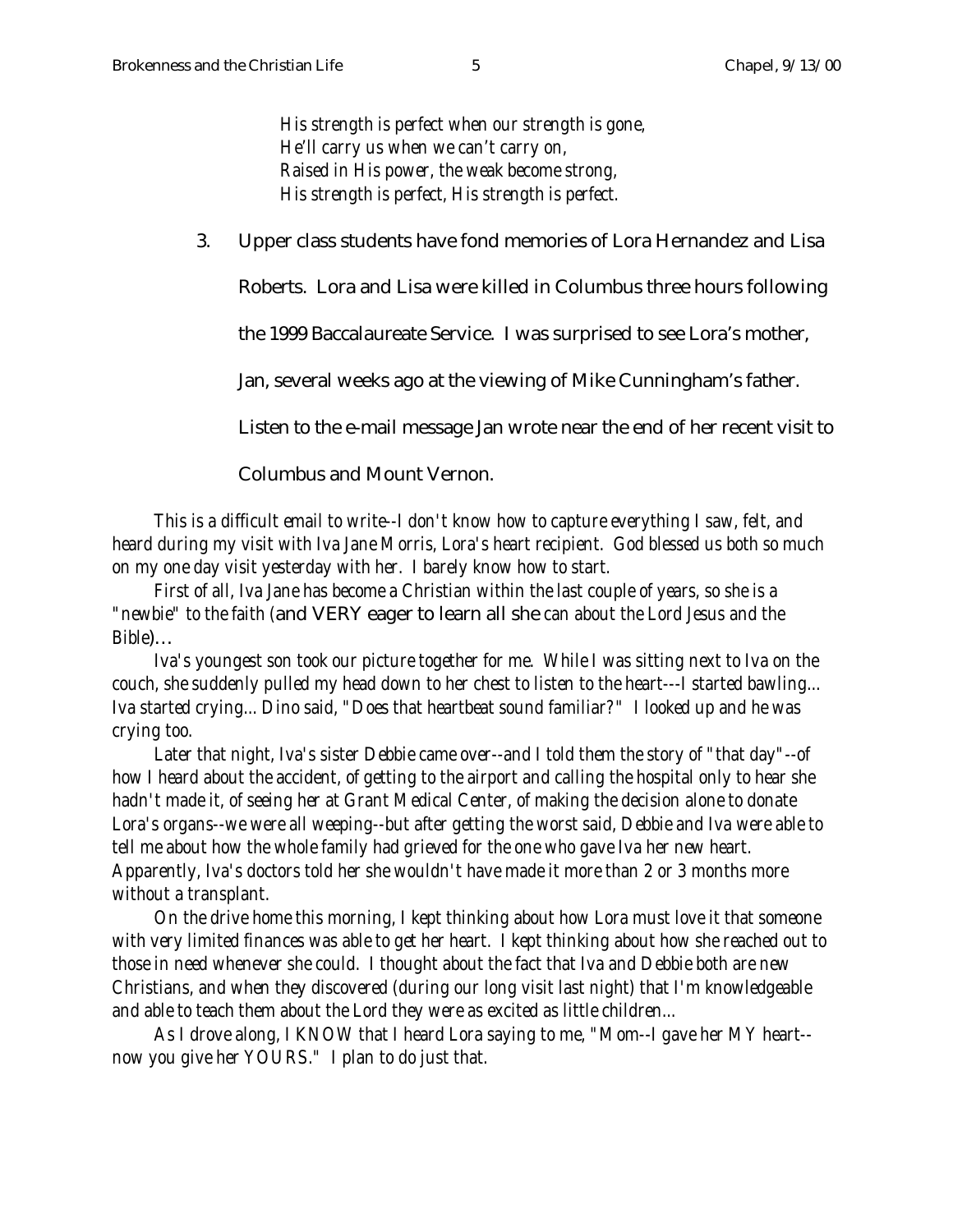- a. Jan could have responded like Rebekah in Genesis 25:22 in crying out to God, "If all is well with my soul, then why did this happen to my daughter whom I loved so very much?"
- b. But Jan is responding to God's faithful work in her life. He is patiently, but surely, teaching her the power of the prayer of St. Francis of Assisi—a prayer that also embodies the brokenness in Psalm 66.

*O Divine Master, grant that I may not so much seek To be consoled as to console, To be understood as to understand, To be loved as to love; For it is in giving that we receive; It is in pard'ning that we are pardoned; It is in dying that we are born to eternal life.*

D. Remember, brokenness of spirit—a recognition of utter dependence on

God—draws us closer to Him.

### **II. Biblical insight #2: Our brokenness can develop Christ-like character qualities**

### **in us.**

A. The paragraph heading for Philippians 2:1-11 is "Imitating Christ's

Humility."

*Your attitude should be the same as that of Christ Jesus: Who, being in very nature God, did not consider equality with God something to be grasped, but made himself nothing, taking the very nature of a servant, being made in human likeness. And being found in appearance as a man, he humbled himself and became obedient to death—even death on a cross!*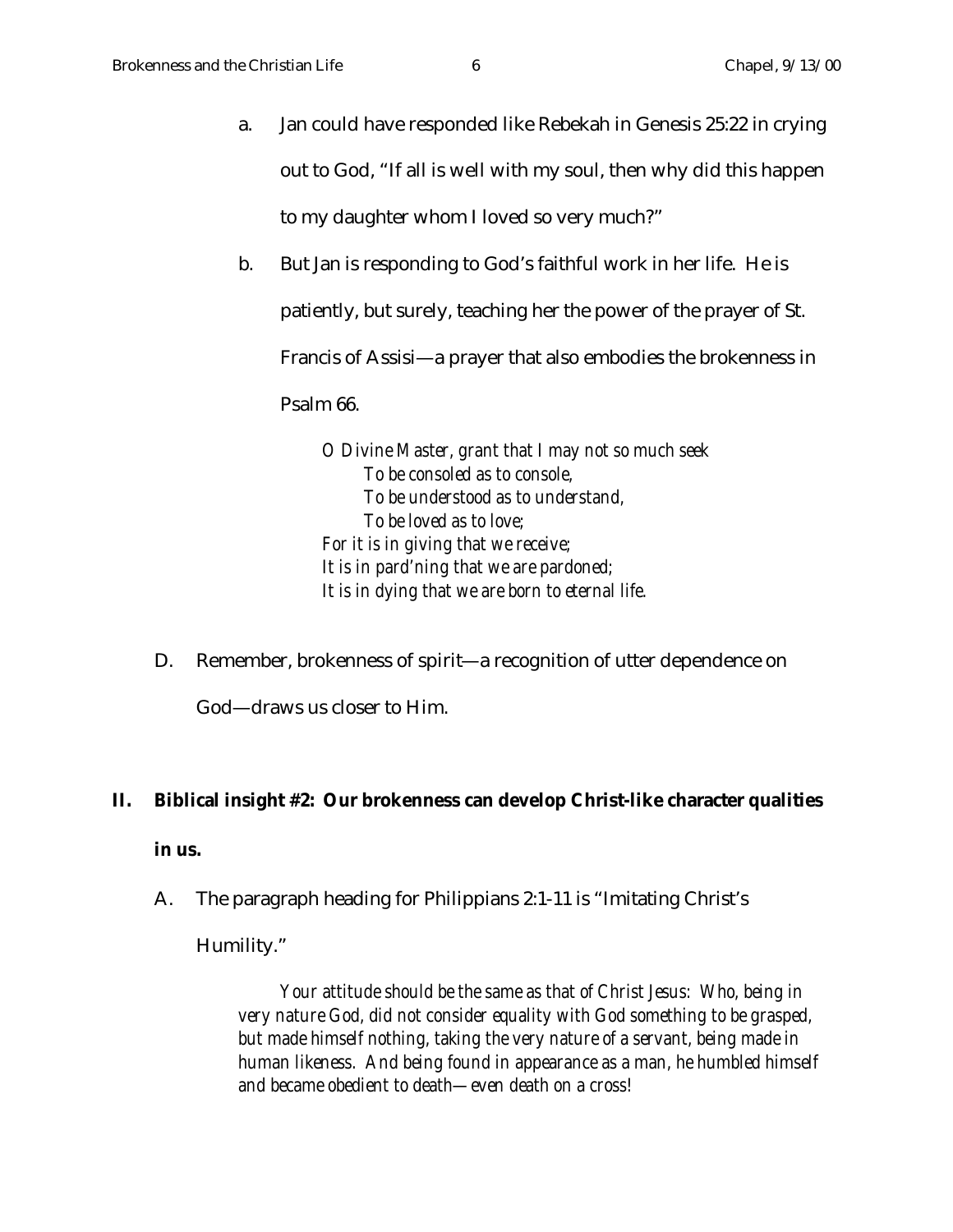- B. God's process of helping us develop character involves being broken before Him. (I Peter 1:5-9) *For this reason, make every effort to add to your faith goodness; and to goodness, knowledge; and to knowledge, self-control; and to self-control, perseverance; and to perseverance, godliness; and to godliness, brotherly kindness; and to brotherly kindness, love. For if you possess these qualities in increasing measure, they will keep you from being ineffective and unproductive in your knowledge of our Lord Jesus Christ. But if anyone does not have them, he is nearsighted and blind, and has forgotten that he has been cleansed from his past sins.*
	- 1. Sounds like Ephesians 4:1, 2: *I urge you to live a life worthy of the calling you have received. Be completely humble and gentle, be patient, bearing with one another in love.*
	- 2. Brokenness of spirit can produce in us Christlike character qualities, especially the character quality of humility.
	- 3. Humility is another word difficult to define but necessary for effective Christian living.
- C. In biblical perspective, humility is a prerequisite to the things we, as Christians, seek most in our lives.
	- 1. Humility exudes an attitude of service.
	- 2. Humility forgives when offended, but is hard to offend.
	- 3. Humility produces a teachable spirit.
	- 4. Humility is gracious and thankful. In fact, one of the most Godlike attributes we can express is a gracious spirit—a spirit of mercy and thanksgiving.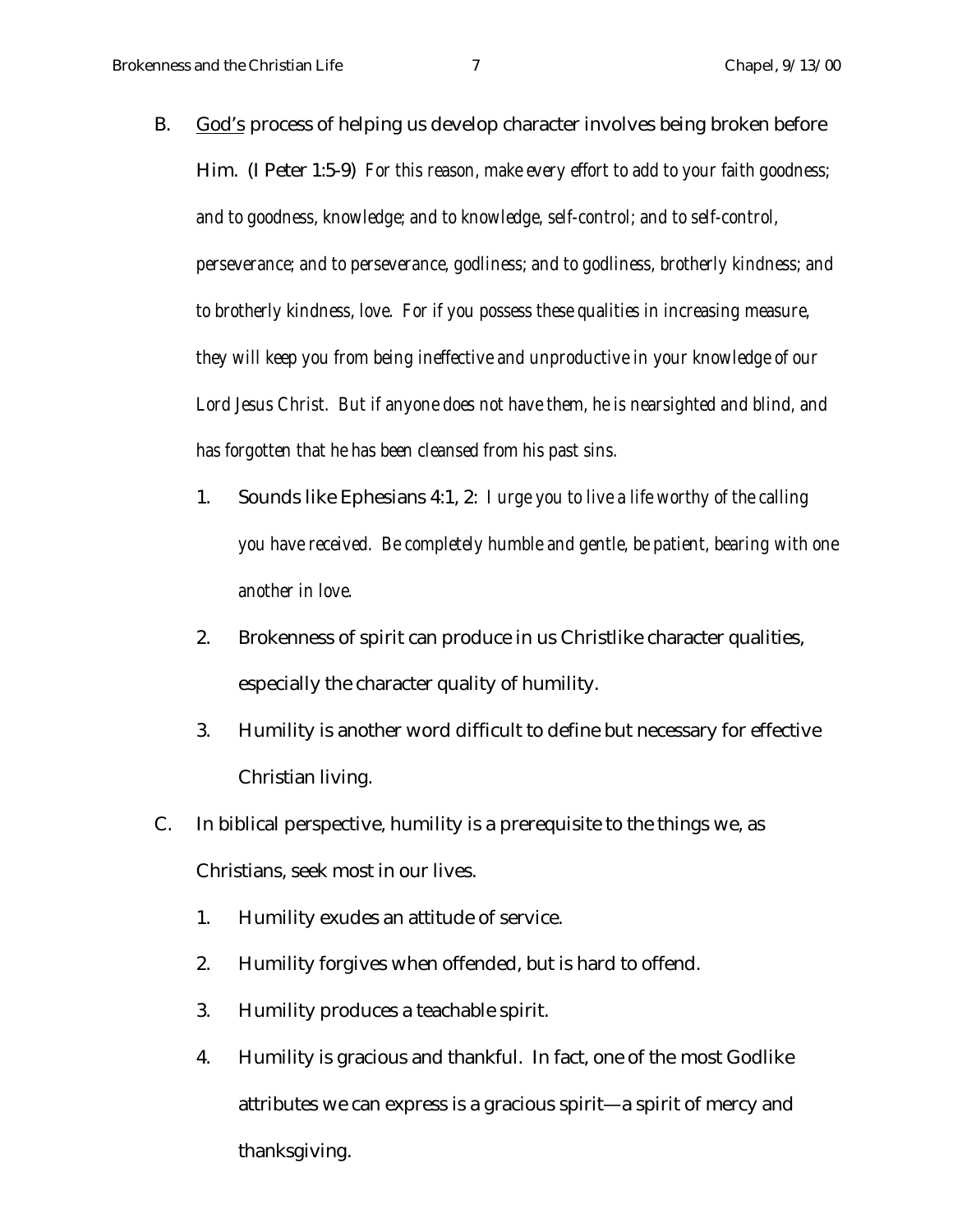- 5. Humble servants overcome evil with good.
- D. We can respond in one of two ways to the brokenness in our lives.
	- 1. We can resent the situation, person, circumstance, or God, and grow bitter, become angry, withdraw, and give up.
	- 2. Or, we can go to our knees to ask God what He is wanting to teach us through the "dark night of the soul," things we need to know about ourselves and Him if we are to grow and mature in the faith and our calling.
		- a. What really hurts is that God sometimes uses people who are different from us, often people with whom we have problems, to teach us these lessons we need to know about ourselves.
		- b. Satan often pounds us at our weak points, creates doubt within us, and raises questions within us regarding God's grace in our lives.
		- c. And, we sometimes experience the "silence of God" when our family members or close friends are suffering.
- E. In these times, we need to remember the text*: For you, O God, have tested us. You refined us as silver is refined. You brought us into the net. You laid affliction on our backs. You have caused men to ride over our heads. We went through fire and through water, but you brought us out to rich fulfillment.*

This kind of living and dying is only possible by grace alone.

*Grace alone, which God supplies, Strength unknown, He will provide. Christ in us, our cornerstone; We will go forth in grace alone.*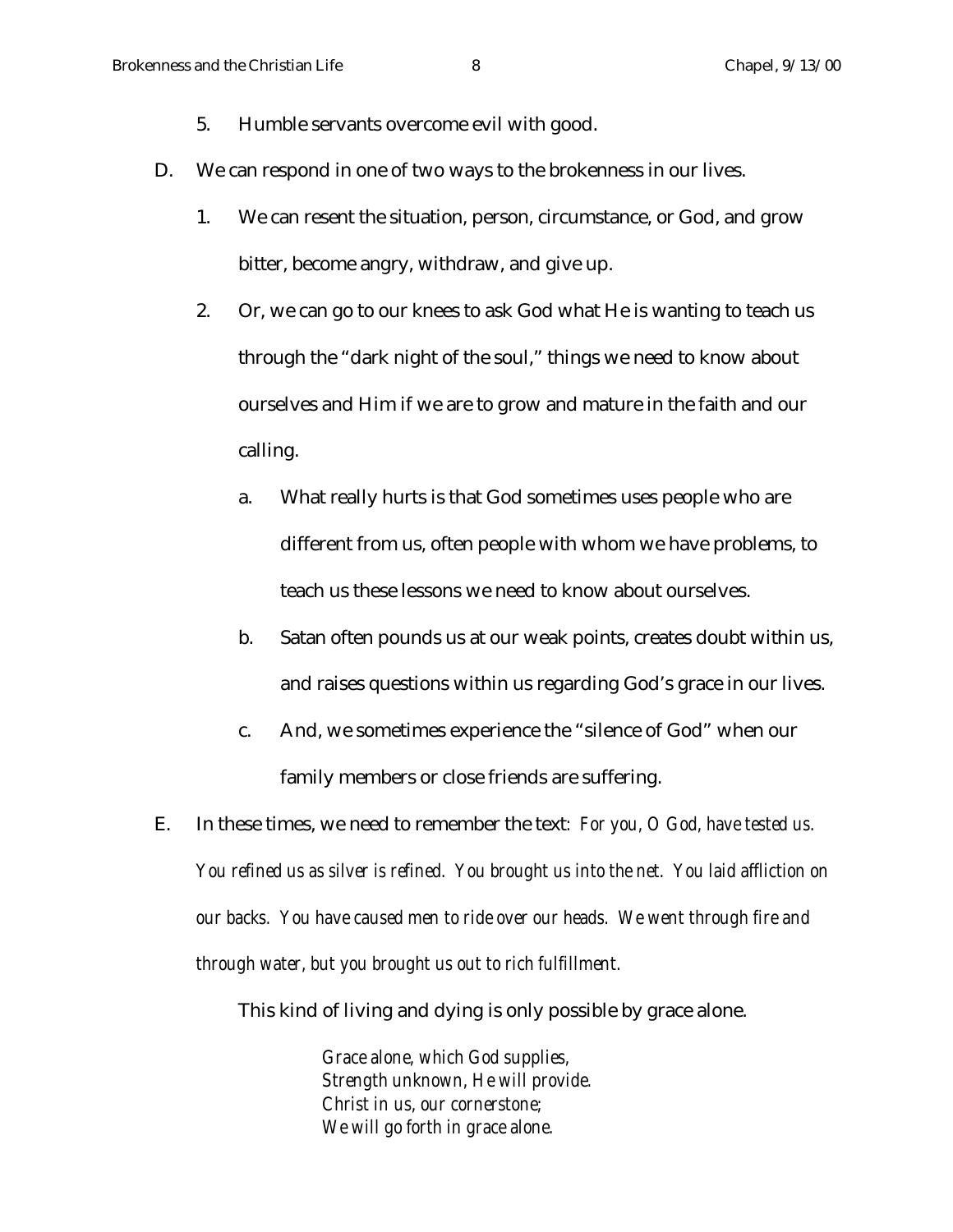- F. Remember:
	- 1. God uses brokenness to draw us closer to Himself.
	- 2. Our brokenness can develop Christ-like character qualities in us.

#### **Conclusion**

- 1. In conclusion, let's return to Wesley's Covenant Prayer.
- 2. Did you hear the descriptors of a broken heart in the Covenant Prayer?
	- $\checkmark$  suffering  $\checkmark$  have nothing
	- √ laid aside for you <br>
	→ I yield to your disposal
	- $\checkmark$  brought low by you
- 3. At the beginning of a new school year, let's renew this covenant—this promise with God and before God.
	- a. Never forget, we renew this covenant with the God who has made an everlasting covenant with us—a promise never to leave us or forsake us!
	- b. At the end of the prayer, please affirm a second "Amen" with me if indeed you have made this covenant prayer your own.
- 4. Please stand. (Re-read prayer--# 484)

*I am no longer my own, but Yours. Put me to what You will, Rank me with whom You will. Put me to doing, put me to suffering. Let me be employed by You or laid aside for You. Exalted for You or brought low by You. Let me have all things, let me have nothing. I freely and heartily yield all things to Your pleasure and disposal. And now, O glorious and blessed God, Father, Son, and Holy Spirit, You are mine, and I am Yours.*